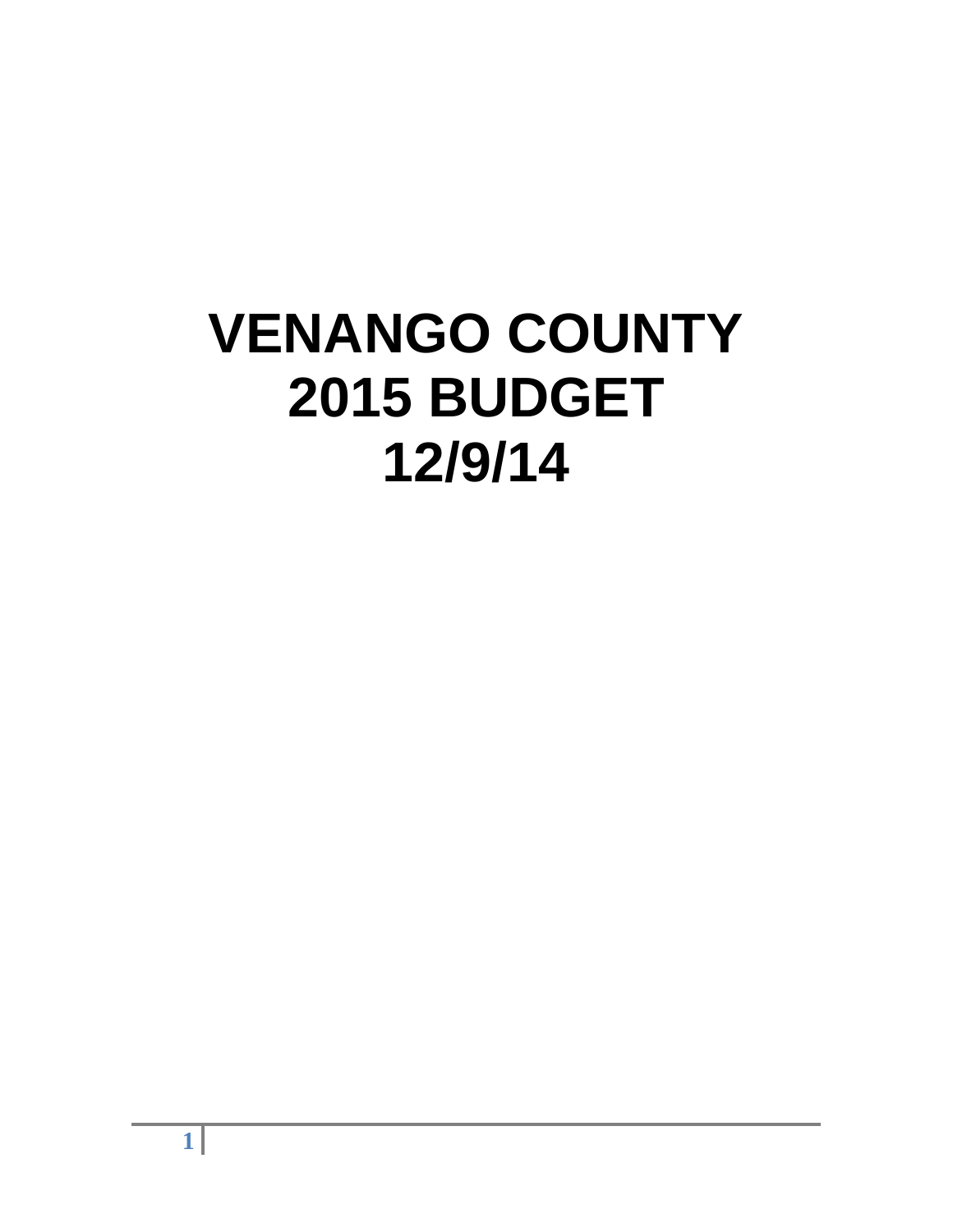# **2015 BUDGET DECEMBER 9, 2014**

# **TABLE OF CONTENTS**

| <b>BUDGET NARRATIVE - ALL FUNDS</b>              |    |
|--------------------------------------------------|----|
| <b>BUDGET NARRATIVE - GENERAL FUND REVENUE</b>   | 5  |
| <b>BUDGET NARRATIVE - GENERAL FUND EXPENSES</b>  | 9  |
| <b>BUDGET NARRATIVE - OPERATING RESERVE FUND</b> | 11 |
| <b>BUDGET NARRATIVE - HUMAN SERVICES FUND</b>    | 12 |
| <b>BUDGET NARRATIVE - SPECIAL REVENUE FUND</b>   | 12 |
| <b>BUDGET NARRATIVE - CAPITAL FUND</b>           | 13 |
| <b>BUDGET NARRATIVE - DEBT SERVICE FUNDS</b>     | 13 |
| <b>BUDGET NARRATIVE - FIDUCIARY FUNDS</b>        | 14 |
|                                                  |    |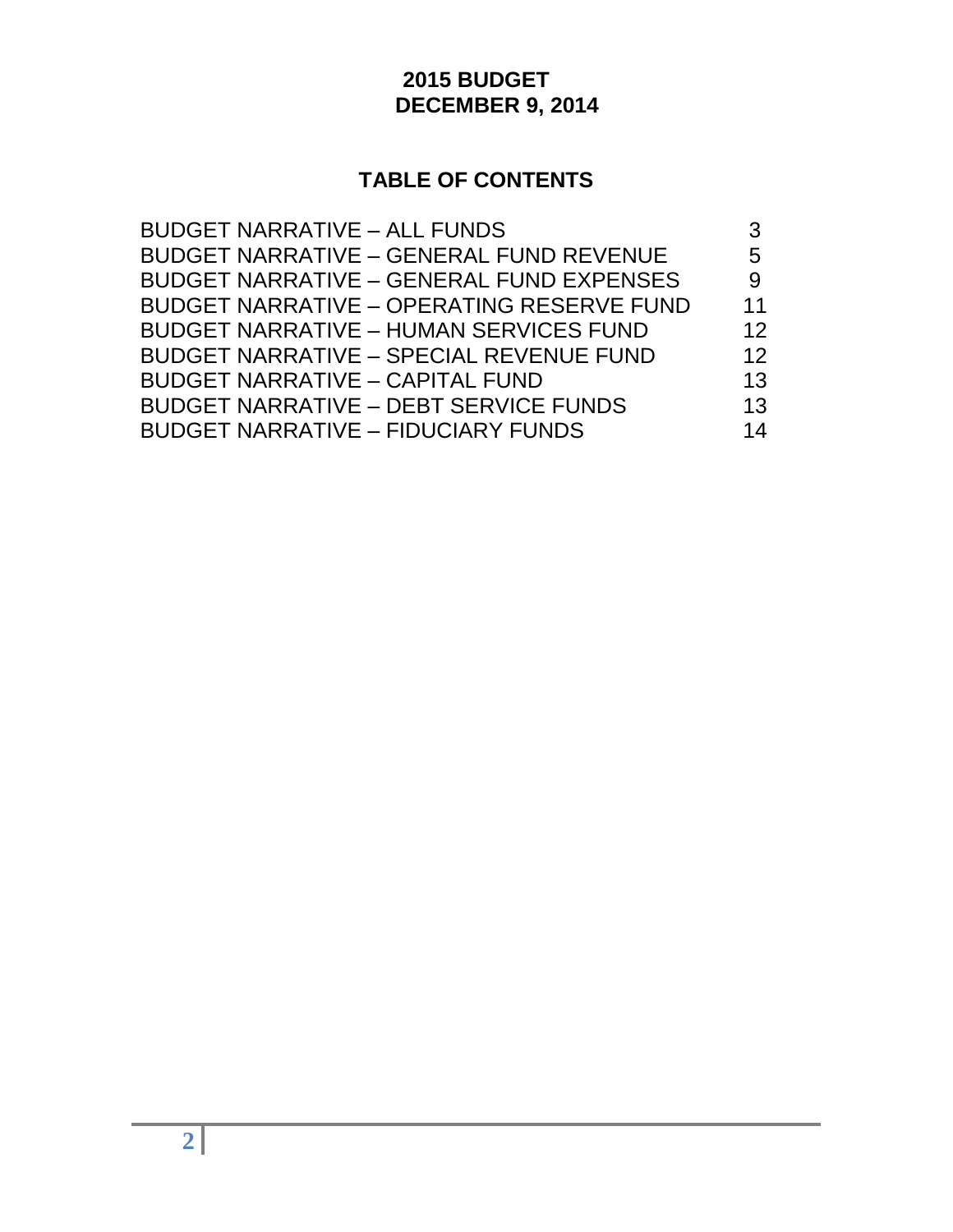# *2015 VENANGO COUNTY BUDGET NARRATIVE*

The Venango County budget consists of approximately 70 funds which roll up in the following categories:

- General Fund: to include County General Fund operations, Human Services Fund and Operating Reserve Fund.
- Special Revenue Funds: to include major funds such as Liquid Fuels, Airport Special Funds, 911 Special Funds and CDBG Funds.
- Capital Reserve Fund: consists only of the Capital Reserve Fund, designated for capital use only.
- Debt Fund: to include the Debt Funds from where all County Debt is recorded and paid.
- Fiduciary Funds: to include major funds such as: Early Head Start, Domestic Relations IV-D Fund, Capital Transit Fund and Rural Operating Assistance Fund.

Total revenue for all funds is projected to be \$53,076,176 in 2015 which represents an increase of approximately 8.7% from the current 2014 \$48,442,333 revenue budget. The County General Fund revenue budget, excluding Human Services, is projected at \$18,246,599 or an estimated 34% of the entire revenue budget.

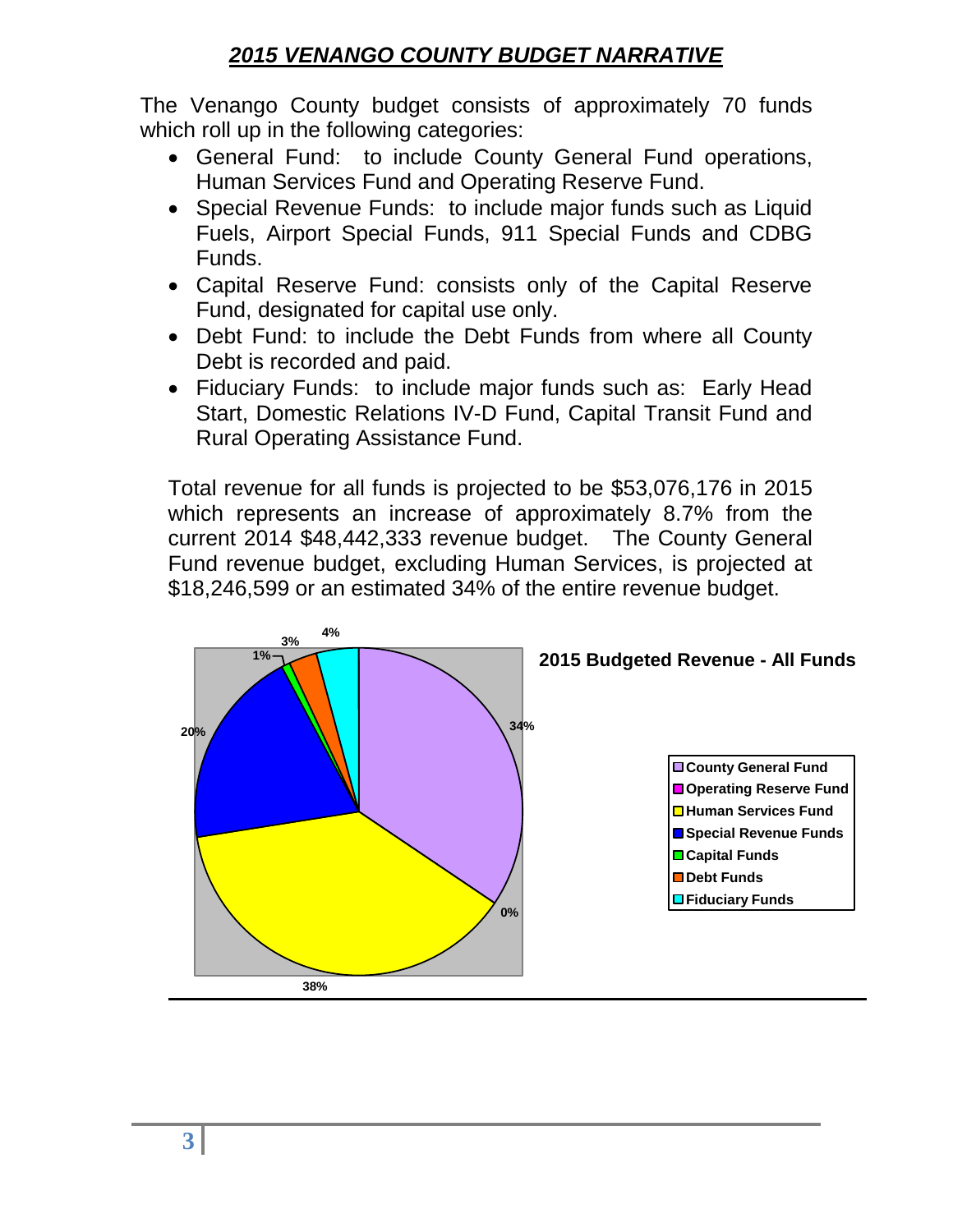Total expenses for all Venango County funds are projected to be \$55,995,324 in 2015 which represents an increase of 8.5% from the 2014 \$51,241,506 expense budget. The County General Fund expense budget, excluding Human Services, is projected at \$18,246,599 or an estimated 32.6% of the entire budget.



Although the largest portion of the County's overall budget is the Human Services Fund, this review will place emphasis on the General Fund, non Human Services portion of the budget. This is where all expenses are reported which are funded utilizing the county assessed millage thus funded by county taxpayer dollars.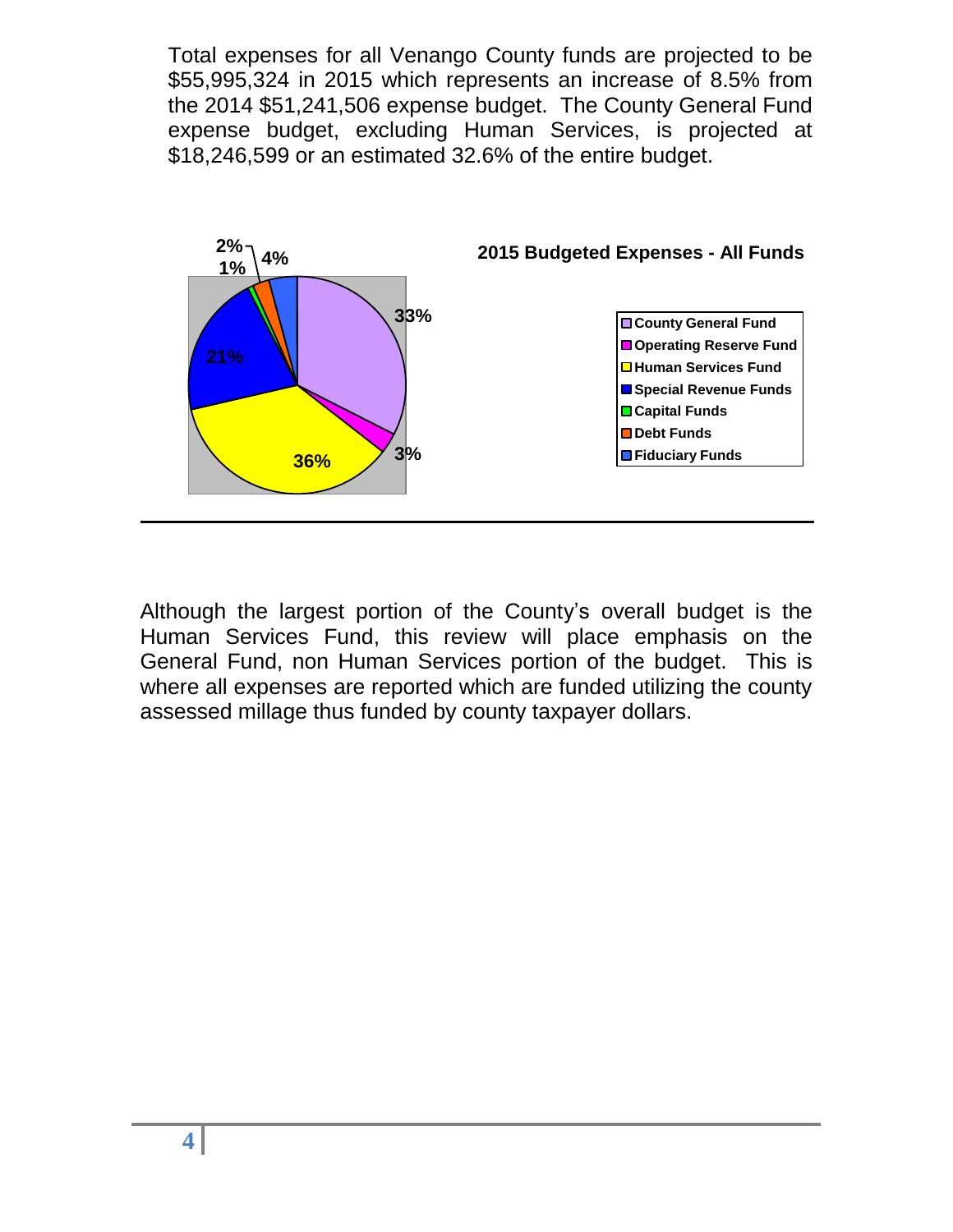#### *Revenue Analysis:*



#### **Taxes**

Taxes are the total amount to be raised by property and per capita taxes for the support of County operations. The County is permitted to levy taxes up to 25 mills on the assessed value of real estate for general purposes and without limitation as to debt service.

The 2015 budget estimates that the assessed value of approximately 36,000 taxable parcels is \$1.992 billion which will result in gross billings of approximately \$11.9 million. The County also offers a homestead exemption of \$10,000 for all who apply and qualify. There are approximately 14,805 who qualify for this exemption which is budgeted to cost the County approximately \$825,000. The County's non delinquent collection rate on billed taxes is approximately 85%.

The total millage rate for 2015 has been budgeted to remain unchanged at 6.00. It will be used entirely for general fund purposes. The County does not officially designate millage for capital reserve or debt service purposes. The millage rate has been allocated to each general fund functional group. The general fund departments break into functional groups as follows:

- **General Government**: Commissioner's, Fiscal, Tax Claim Bureau, MIS, Assessment, Maintenance & Custodial, Garage, Public Defender, Human Resources, Voter Registration, Tax Collectors, Treasurer, Auditors and Planning.
- **Judicial**: Courts, Domestic Relations, Law Library, District Justices, Jury Commissioners, Register & Recorder, Coroner, District Attorney, Prothonotary and Sheriff.
- **Public Safety**: Prison, Court Supervision Services, Juvenile Court Supervision Services, EMA and 911.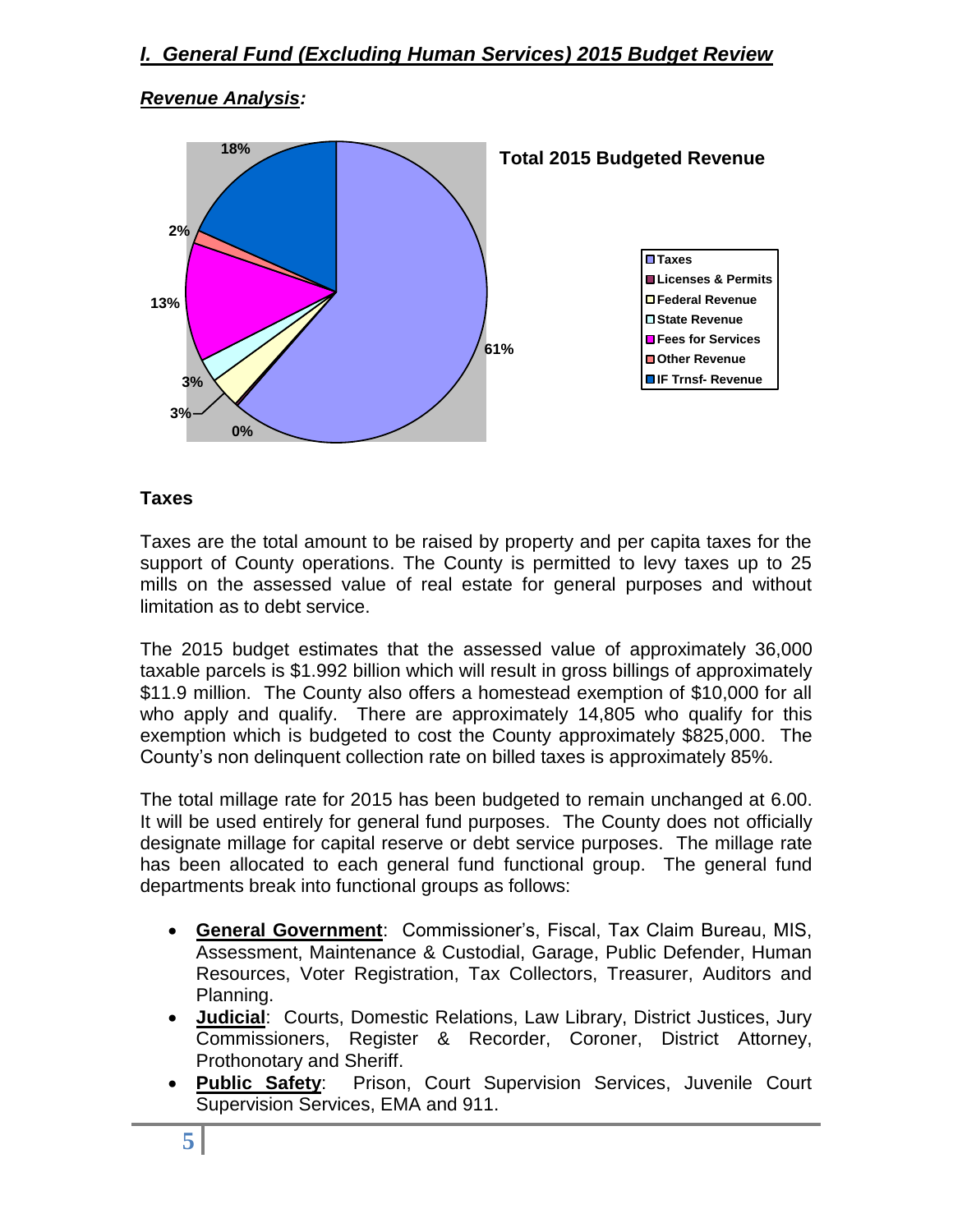- **Public Works**: Airport.
- **Human Services**: Veterans, Area on Aging, Children & Youth Services, Mental Health/Developmental Services, Office of Economic Opportunity, Transportation and Weatherization.
- **Culture and Recreation**: Park
- **Conservation and Development:** Conservation and Economic Development Activities.
- **Other**: Property Insurances
- **Debt:** Debt Service.

The total millage of 6.00 is allocated as follows:

|                                    | 2015   | 2014   |
|------------------------------------|--------|--------|
| <b>GENERAL GOVERNMENT</b>          | 1.0697 | 0.8983 |
| <b>JUDICIAL</b>                    | 1.1172 | 1.1513 |
| <b>PUBLIC SAFETY</b>               | 2.0825 | 2.0806 |
| <b>PUBLIC WORKS</b>                | 0.1313 | 0.1287 |
| <b>HUMAN SERVICES</b>              | 0.7182 | 0.7637 |
| <b>CULTURE AND RECREATION</b>      | 0.1158 | 0.1251 |
| <b>CONSERVATION &amp; DEVELOP.</b> | 0.1401 | 0.1511 |
| <b>MISCELLANEOUS</b>               | 0.2778 | 0.3132 |
| <b>DEBT</b>                        | 0.3474 | 0.3878 |
|                                    | 6.0000 | 6.0000 |

In 2014, the median value of a parcel in Venango County is estimated at \$55,002; therefore, the County's annual real estate taxes for an average home amounts to approximately \$330.

The 2015 General Fund budget for taxes of \$11,222,400 represents an increase of approximately \$145,000 from the 2014 \$11,077,100 budget. Approximately 62% of the general fund budget is funded through tax revenue which is consistent with that of the prior year.

#### **Licenses & Permits**

The 2015 General Fund budget for licenses and permits of \$33,376 represents a slight increase from the 2014 \$31,300 budget. The fees for licenses and permits are largely generated from the Treasurer's Office.

#### **Federal Revenue**

The County receives revenue from the federal government in the form of specific purpose grants. These monies are designated as federal and tracked via the C.F.D.A. (Catalog of Federal Domestic Assistance) number to ensure the monies are used for the purposes that are allowable under the grant.

The 2015 General Fund budget for Federal Revenue of \$584,204 represents a decrease of approximately \$225,359 (27.84%) from the 2014 \$809,563 budget.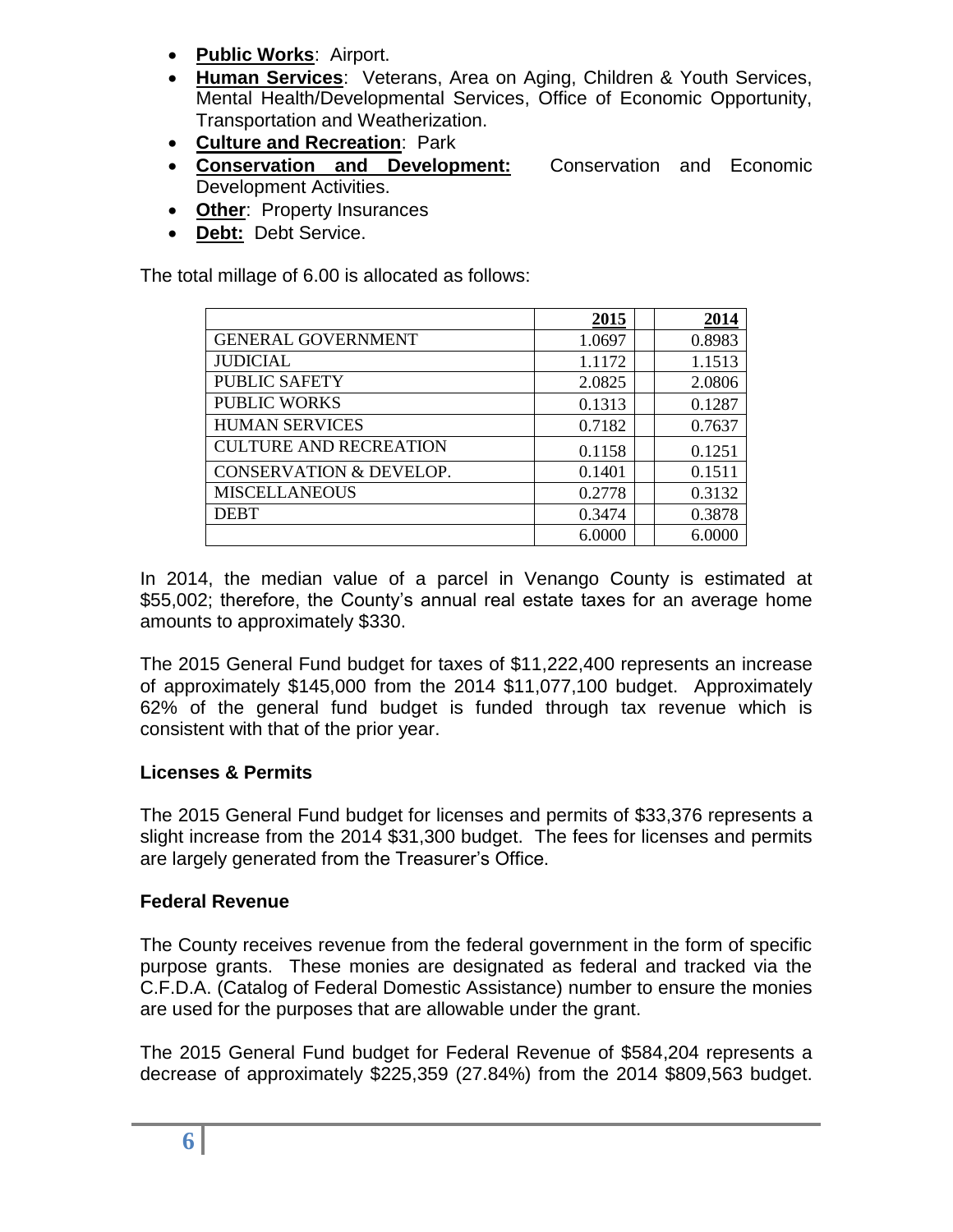The primary reason for the decrease relates to fiduciary activity related to the Task Force.

## **State Revenue**

State revenue represents the funds the County receives from the Commonwealth of Pennsylvania and these funds are designated for a specific purpose. These funds are tracked using a project number and the grant number when applicable. State Operating Grant revenues are completely different from Federal Operating Grants.

The 2015 General Fund budget for state revenue of \$461,171 represents a decrease of approximately \$521,412(53.07%) from the 2014 \$982,583 budget.

Also included in State revenue are state entitlements which are funds provided by the Commonwealth of Pennsylvania to the County for the State's portion of specific expenses. The primary entitlement the County receives is the reimbursement of Judges' expenses. The State will remit approximately \$65,000 to the County in 2015 for each of the County Judges. As the County has two Judges, approximately \$130,000 is budgeted to be received. The decrease in the State revenue is namely attributable to the Sandycreek Industrial Park grant as the project will be complete in late 2014.

# **Fees for Services – General Government**

These are monies received by the County for a variety of services. They include specific charges assessed members of the public for services rendered. One example of Fees for Services is the monies received by the Recorder's Office for recording a deed.

The 2015 General Fund budget for Fees for Services of \$2,332,263 represents a very minimal decrease of approximately \$527 (.02%) from the 2014 budget of \$2,331,736.

# **Other Revenue**

These are various sources of revenue received by the County. Included in this grouping is revenue generated from the sale of county assets and monies generated by the rental of County property leased to outside entities. It also includes the revenue generated from the investment of cash. The 2015 General Fund budget for Other Revenue of \$282,385 represents a decrease of approximately \$2,466 (.87%) from the 2014 budget of \$284,851.

# **Inter Fund Transfers – Revenue**

These are various monies received in the General Fund from other County funds. One example is the Domestic Relations and Human Services Direct and Indirect Cost Reimbursement. This is an amount allotted each year to repay a portion of administrative costs absorbed by the general fund which include but are not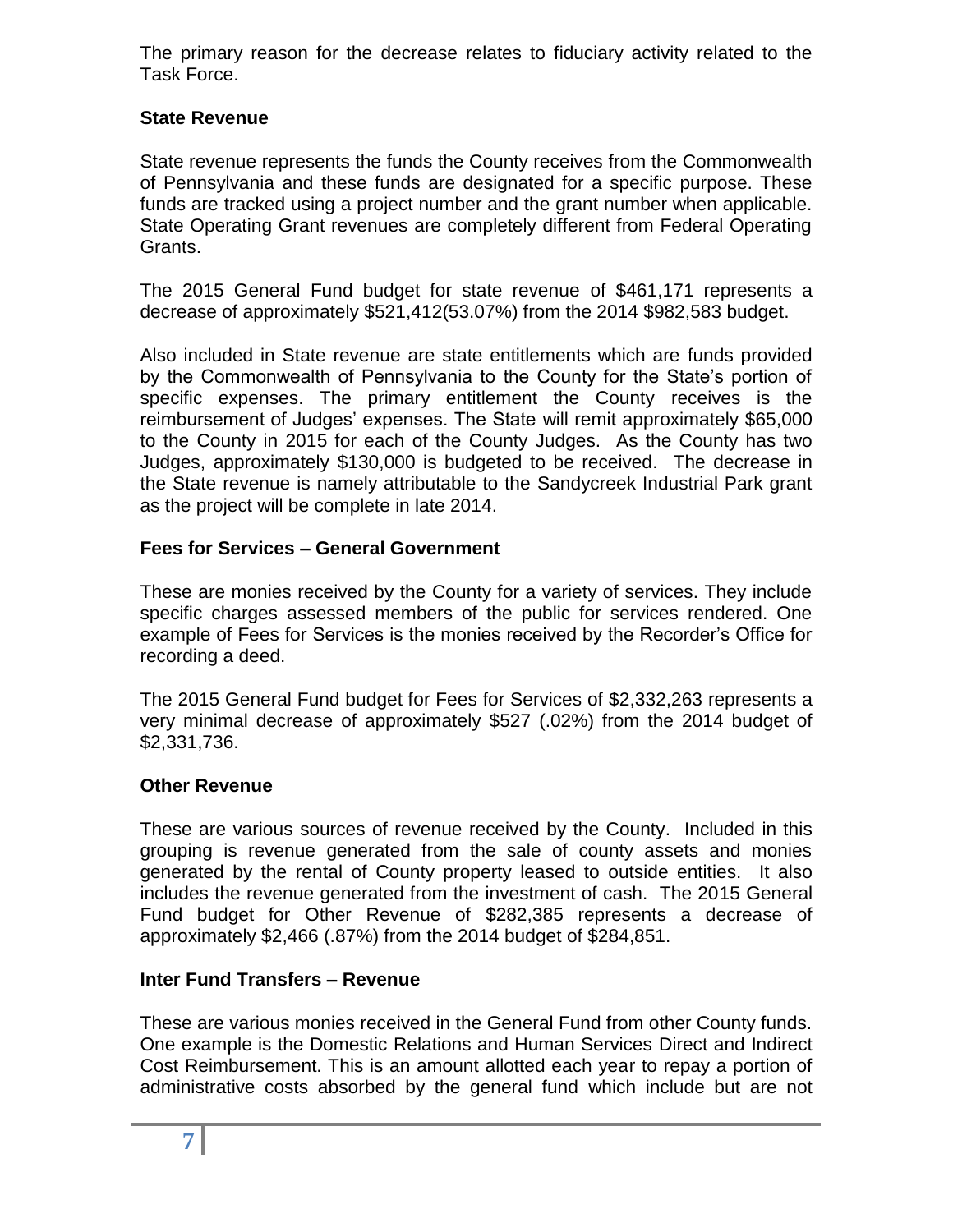limited to Finance, Management Information Systems, Human Resources, and Maintenance.

The 2015 General Fund budget for Inter Fund Transfers – Revenue of \$3,330,800 represents a decrease of approximately \$49,662 (1.47%) from the 2014 budget of \$3,380,462. The primary reason for the decrease includes the net of the following:

- total transfers from the Operating Reserve Fund of \$1,633,141 represent an approximate decrease of \$181,000;
- no transfers from the Capital Reserve Fund representing an approximate decrease of \$114,000;
- total transfers from the Workforce Development Funds for performing the fiscal agent functions representing an increase of \$150,000;
- total transfers from the Human Services funds for direct and indirect services represents an increase of approximately \$90,000;

In 2015 the total amount to be transferred from the Operating Reserve Fund is projected to be \$1,633,141 compared to \$1,814,990 which represents a decrease of approximately 10%.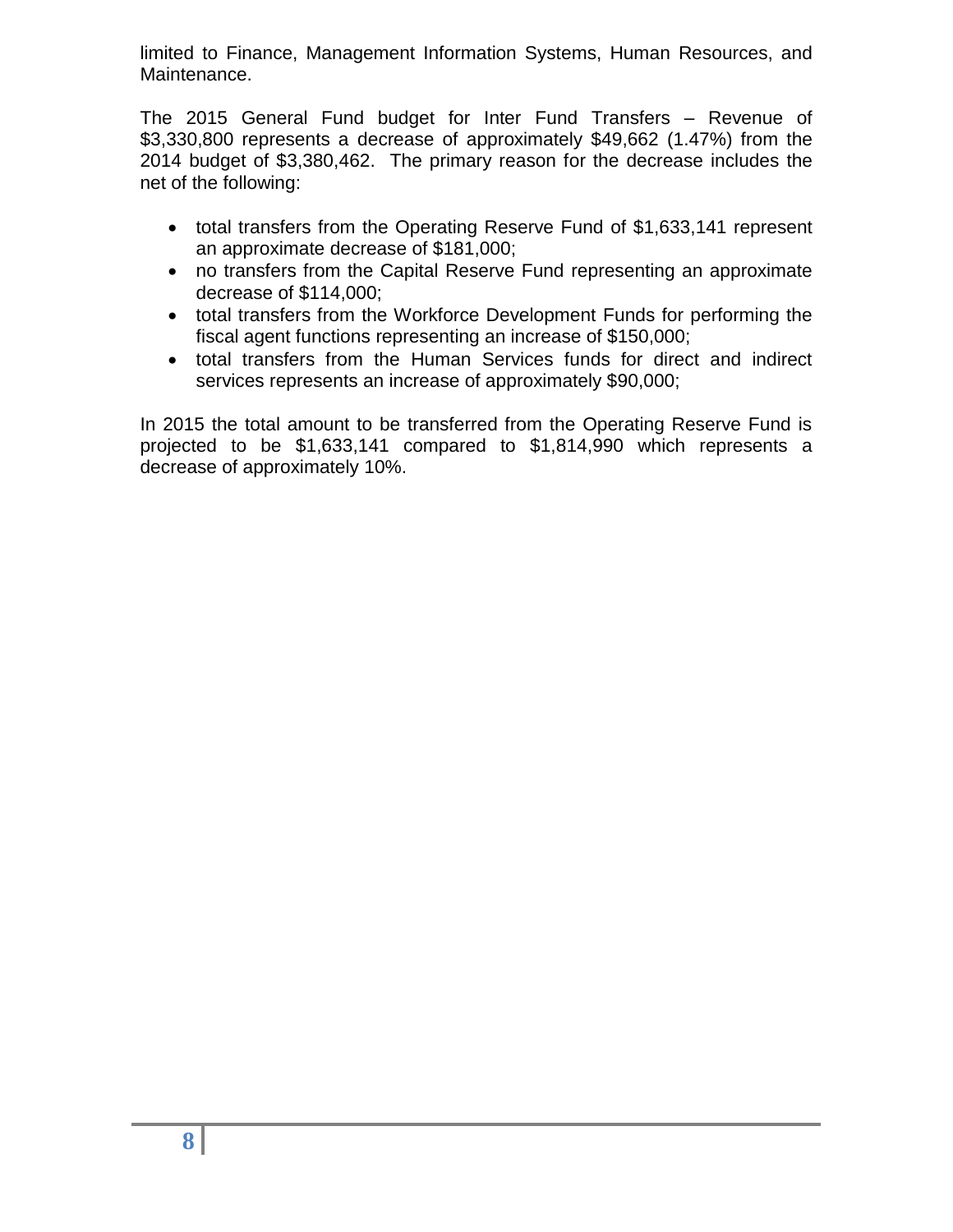

#### **2015 Total General Fund Budgeted Expenses**

#### **Salaries**

These are monies spent on the payroll of County General Fund elected officials and employees. This excludes any salaries paid for Human Services or 911 employees. The 2015 General Fund budget for Salaries of \$6,859,293 represents an increase of approximately \$159,581 (2.38%) from the 2014 budget of \$6,669,712. The 2015 budget includes projected raises for County personnel averaging approximately 2.75%. In addition, increases and decreases to the complement factor into the overall increase or decrease to salary expense.

#### **Benefits**

These are monies spent on FICA and insurance costs for County General Fund elected officials and employees. The 2015 General Fund budget for benefits of \$3,249,907 represents an increase of approximately \$217,902 (7.19%) from the 2014 budget of \$3,032,005. There primary reason for this increase includes notification that the health insurance premium is scheduled to increase approximately 12% for 2015 and the County will again be required to make a contribution to the pension plan which is consistent with the amount budgeted for 2014. Changes to the complement are also directly proportionate to the change in benefit amount.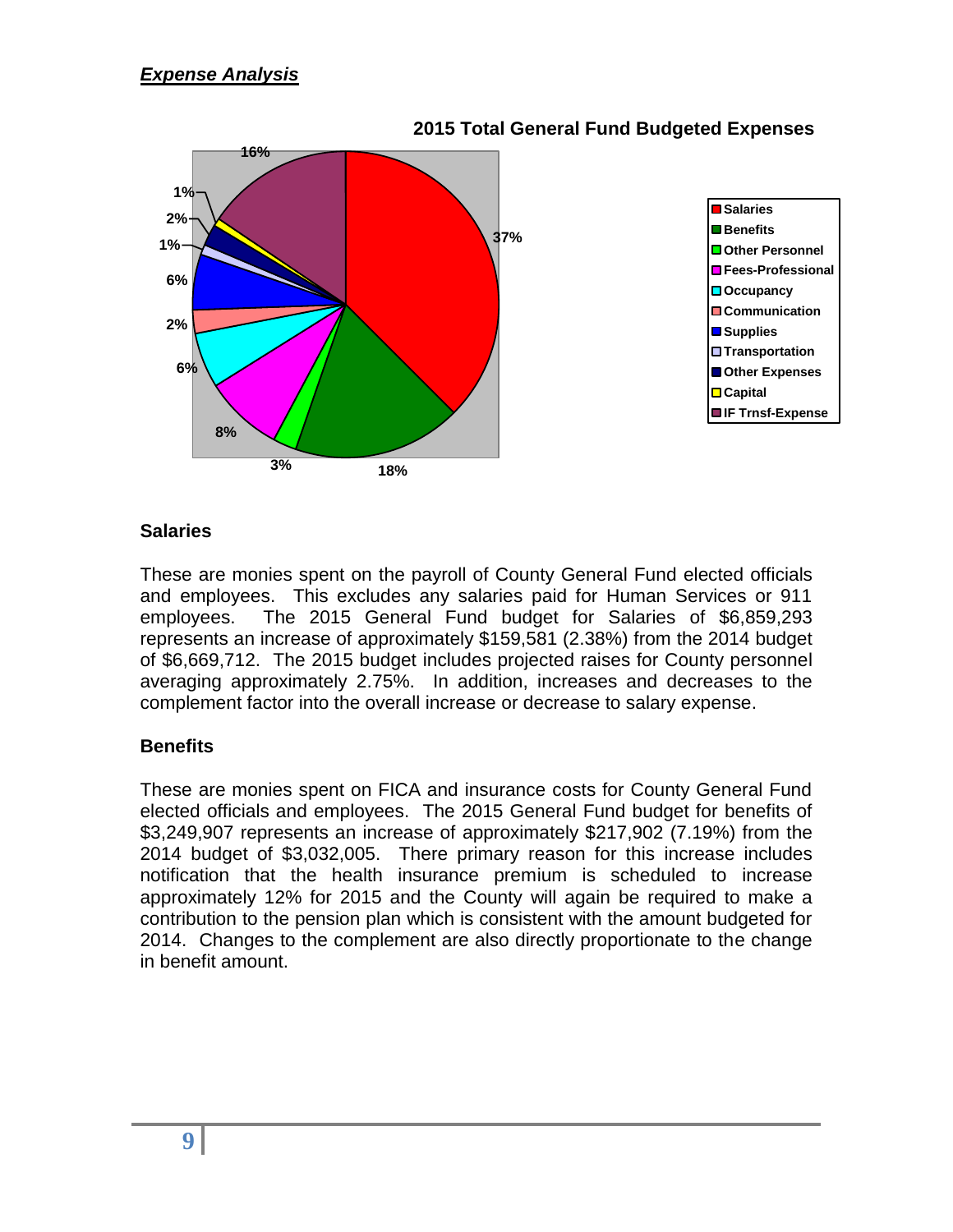# **Other Personnel Costs**

These are monies primarily spent on training and workshops for County elected officials and employees. The 2015 General Fund budget for Other Personnel Costs of \$458,607 represents a decrease of approximately \$264,574 (37%) from the 2014 budget of \$723,181. This decrease is directly related to the County's fiduciary function for the Northwest PA Emergency Response Group.

#### **Fees-Professional**

These are monies spent on professional fees contracted by the General Fund as well as money provided to other agencies to support their operating costs. The 2015 General Fund Budget for Fees-Professional of \$1,486,218 represents a decrease of approximately \$86,997 (5.53%) from the 2014 budget of \$1,573,215. This decrease results from costs associated with medical costs for prisoners and conflict council in the Public Defender's Office.

#### **Occupancy**

These are monies spent for all costs associated with building occupancy to include utilities, insurance, and rental of space, ground/building maintenance and repairs. The 2015 General Fund Budget for Occupancy of \$1,072,023 represents a decrease of approximately \$27,614 (2.51%) from the 2014 \$1,099,637 budget.

#### **Communication**

These are monies spent for costs such as telephone, postage, internet, and advertising. The 2015 General Fund budget for Communication of \$433,332 represents an increase of \$17,477 (4.20%) from the 2014 \$415,855 budget. This increase is representative of the increasing postage costs.

#### **Supplies**

These are monies spent for supplies required for all county departments to operate. The 2015 General Fund budget for Supplies of \$1,092,608 represents an increase of approximately \$31,605 (2.81%) over the 2014 \$1,124,213 budget.

#### **Transportation**

These are monies spent for travel costs to include vehicle leases, repair, insurance and supplies. The 2015 General Fund budget for Transportation of \$200,845 represents an increase of approximately \$14,720 (7.91%) from the 2014 \$186,125 budget. This increase is primarily related to costs associated with car repairs and maintenance.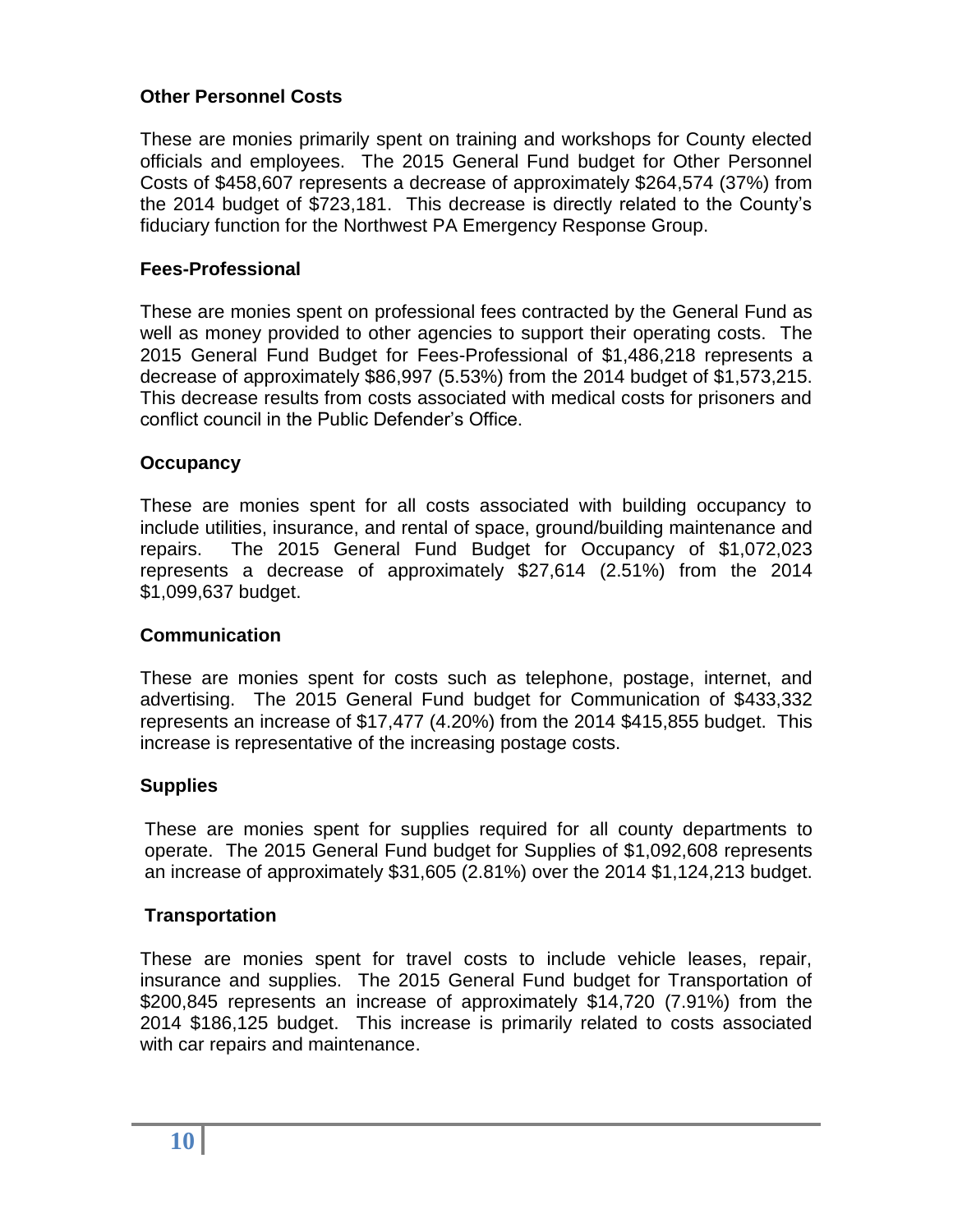#### **Other Expenses**

These are monies spent on all other expenses to include books, memberships, subscriptions, insurance for public officials, other court related costs and contingencies. The 2015 General Fund budget for Other Expense of \$424,254 represents a decrease of approximately \$10,723 (2.47%) over the 2014 \$434,977 budget.

### **Capital**

These are monies spent on capital equipment and projects. The 2015 General Fund budget for Capital of \$122,182 represents a decrease of approximately \$568,218 (82.3%) from the 2014 \$690,400 budget. This decrease is namely attributable to completion of the Sandycreek Industrial Park.

#### **Inter Fund Transfers – Expenses**

These are various monies provided by the General Fund to other County funds. One example is County's responsibility to fund the 911 special revenue fund.

The 2015 General Fund budget for Inter Fund Transfers – Expense of \$2,847,330 represents a decrease of approximately \$70,945 (2.43%) from the 2014 budget of \$2,918,275. The inter fund transfer expenses include:

- A total of \$649,740 to be funded to the Debt Service Fund to cover required debt service payments on the Series 2009.
- The General Fund anticipates a total of \$685,465 to be funded to the 911 Special Fund to cover costs associated with the operations of the 911 Center.
- The County match to the Human Services Funds is also reflected here totaling \$1,508,634 in 2015.

# *II. Operating Reserve Fund*

The Operating Reserve Fund currently has a balance of approximately \$1.7 million. Approximately \$1.81 million was transferred as appropriated in the 2014 General Fund Budget. Any carryover in 2014 will be transferred to the Operating Reserve Fund.

The 2014 budget uses \$1,633,141 of the Operating Reserve Fund to balance the General Fund Budget.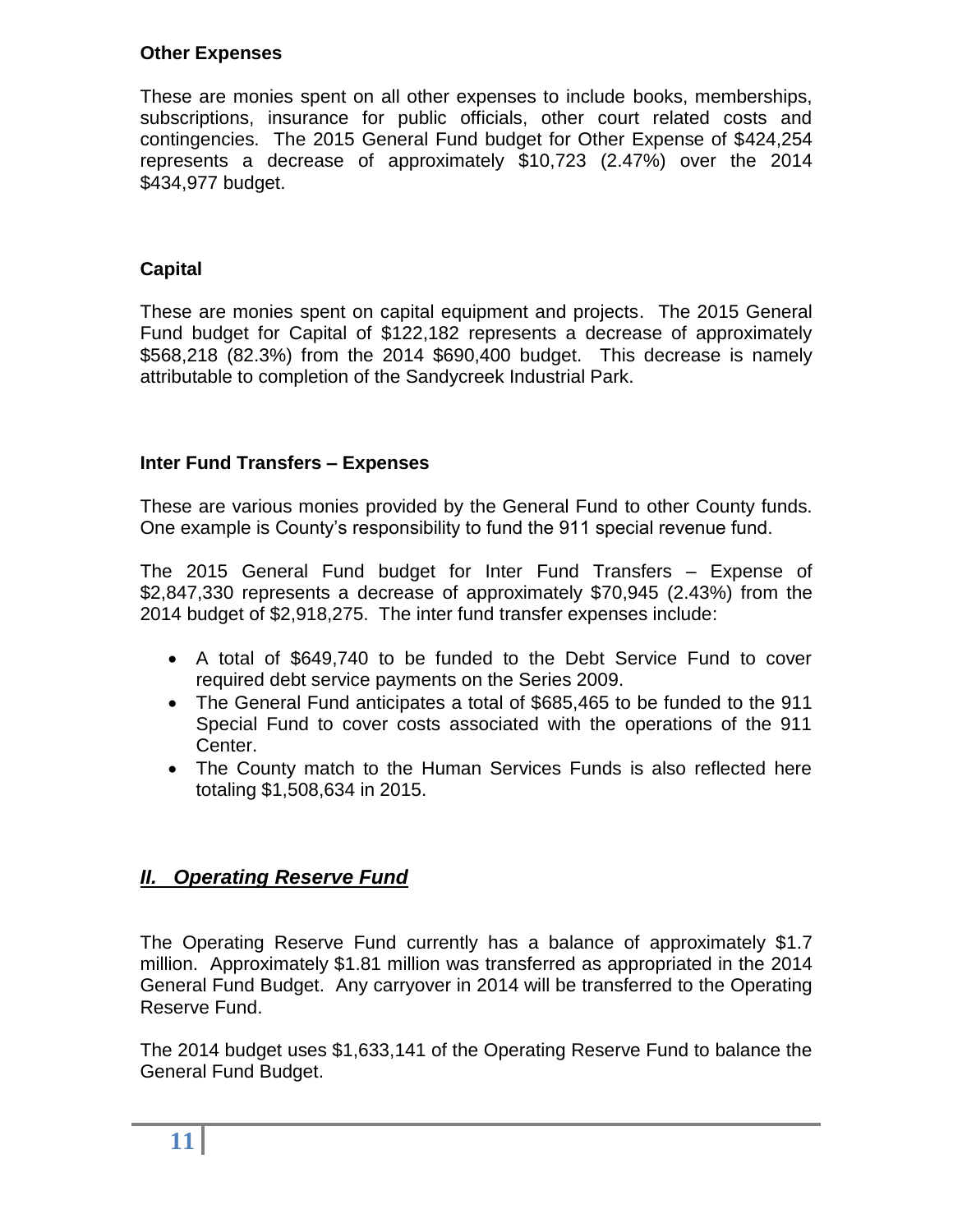# *III. Human Services Funds*

All Human Services Funds actually operate on a fiscal year of July 1 through June 30. They are required to budget on a fiscal year basis; therefore, the County's calendar year budget for 2015 is expected to be their July 1, 2015 through June 30, 2016 budget. Since this fiscal budget has not yet been created, Human Services uses their 2014 calendar year budget as a basis for the 2015 calendar year budget. Once the 14-15 fiscal year budget is completed during 2015, budget amendments will be done to adjust the calendar year 2015 budget accordingly. The following chart trends the expenses per Human Services Fund which shows the greatest growth in CYS, Transportation, and Developmental Services.



#### **Human Services Expenses Trend**

# *IV. Special Revenue Funds*

Special Revenue Funds are used to account for the proceeds of specific revenue sources that are legally restricted to expenditures for specified purposes.

The total 2015 budgeted revenues total \$10,477,047 which is an increase of \$5,194,685 (50%) from the 2014 \$5,282,362 budget.

The total 2015 budgeted expenses total \$11,813,188 which is an increase of \$5,690,318 (48%) from the 2014 \$6,122,870 budget.

The substantial increase to the Special Revenue Funds is due to the fiscal agent functions performed for the Northwest Workforce Investment Area.

The following pie chart details the breakdown of the Special Revenue Funds expenses: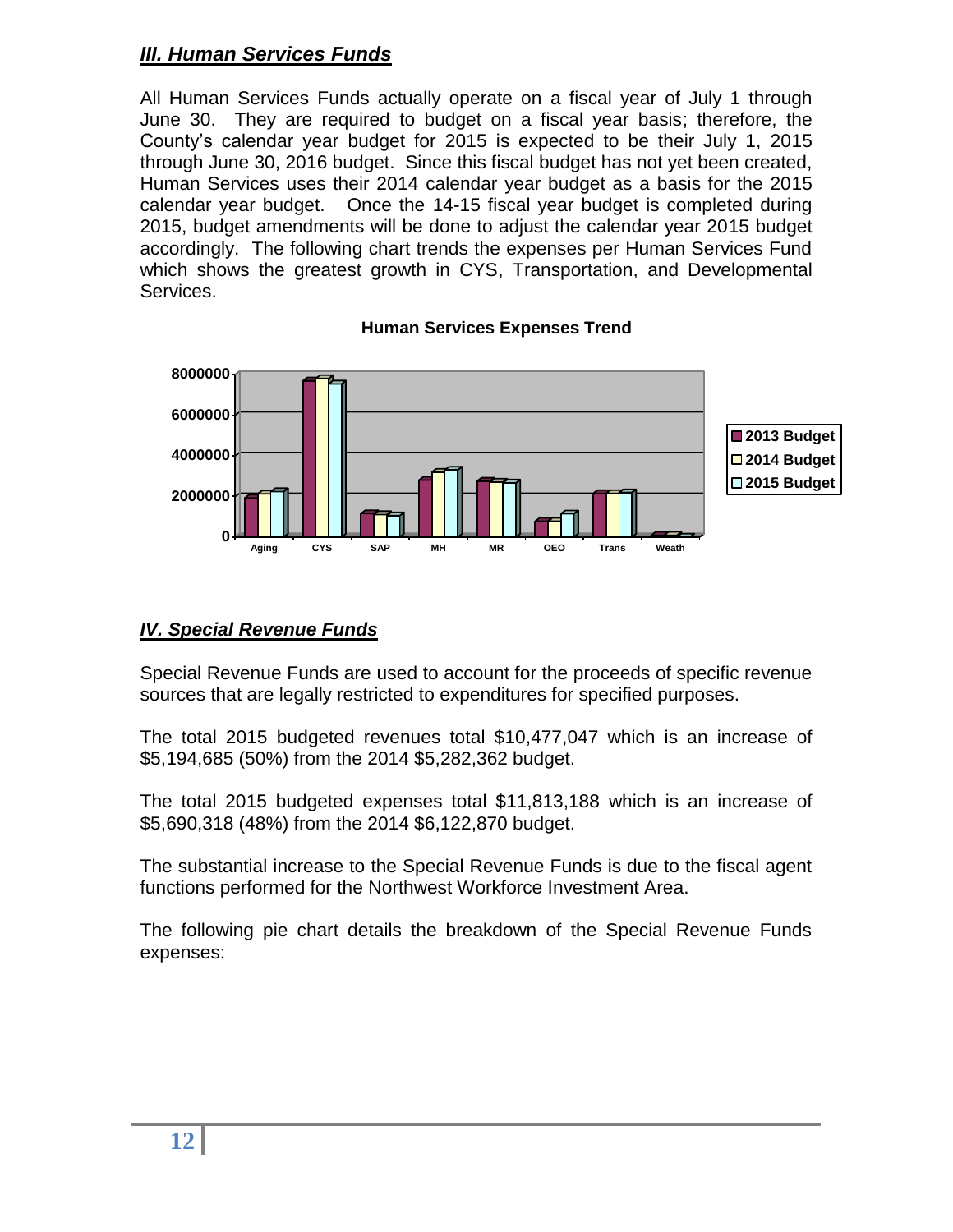

# *V. Capital Reserve*

Capital Reserve Funds are used to account for financial resources to be used for the acquisition or construction of major capital facilities or maintenance to existing facilities and equipment.

The 2015 Capital Budget revenue of \$540,000 is consistent with the 2014 budget. This number represents the payments received on the lease purchase arrangement of Venango Manor and interest earnings.

The 2015 Capital Budget expense of \$470,260 represents a decrease of 31% from the 2014 \$470,260 budget. The primary payment from this fund is \$470,000 in funding for debt service (manor) obligations.

# *VI. Debt Service Fund*

Debt Service Funds are used to account for the accumulation of resources for, and the payment of, general long-term debt principal, interest, and related costs.

 The 2015 Debt Service Fund expense budget of \$1,391,600 represents approximately a \$18,000 (1.2%) decrease from the 2014 \$1,409,838 budget.